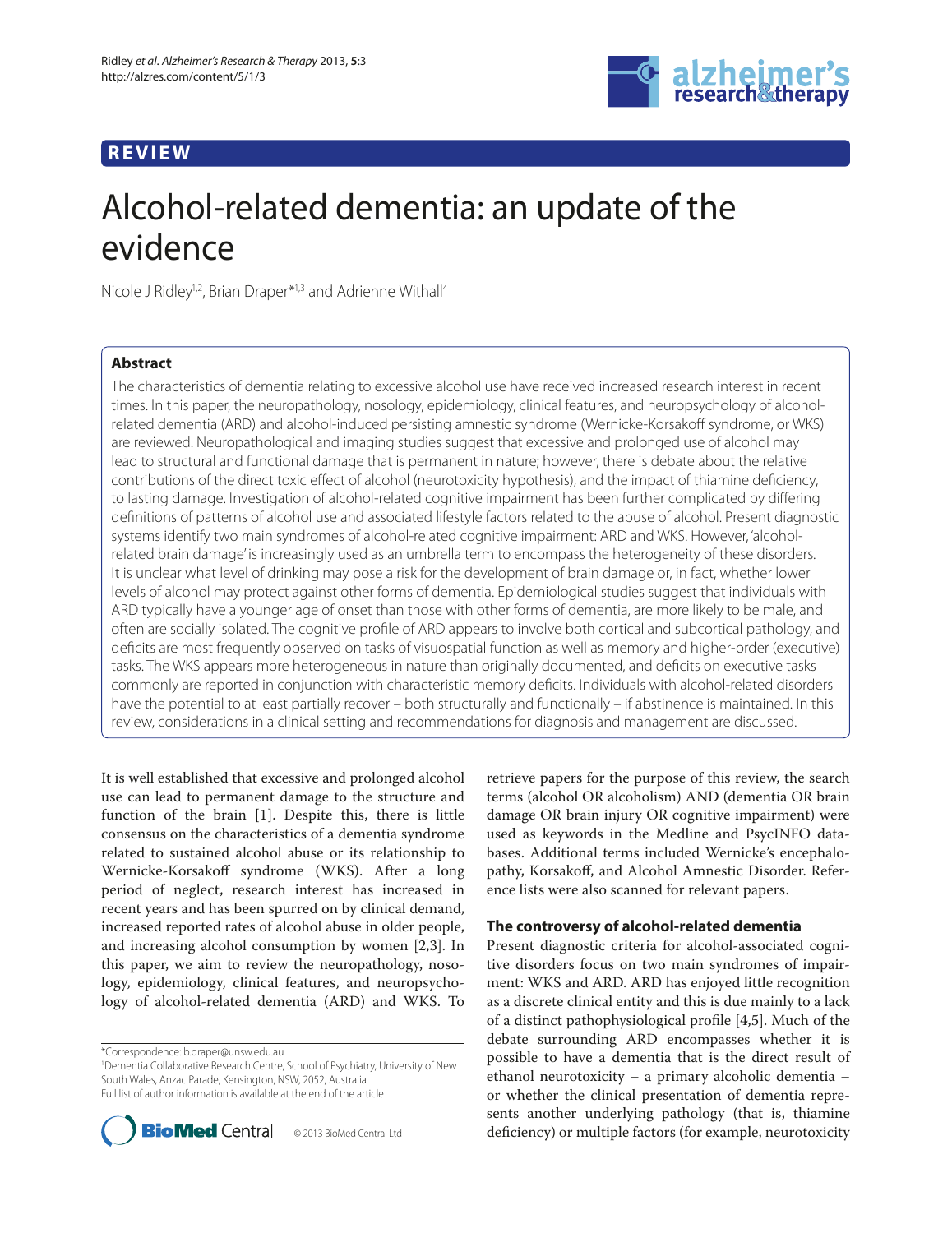in combination with nutritional deficiencies). Attempts to clarify this have been hindered by confounding factors that often accompany the lifestyles of alcohol abusers, such as head injury, psychiatric and other substance abuse co-morbidities, and a higher rate of vascular risk factors [6]. In some countries, terms such as 'alcoholrelated brain damage' or 'alcohol-related brain injury' are preferred over ARD to reflect the heterogeneity of alcohol-related cognitive disorders in both etiology and clinical presentation [7].

### **The pathophysiology of alcohol-related dementia**

Autopsy evaluations suggest that up to 78% of individuals with diagnosed alcoholism demonstrate some degree of brain pathology [8]. Neuroimaging and neuropathological evidence show prominent white matter loss (most notable in the prefrontal cortex, corpus callosum, and cerebellum) and neuronal loss in the superior frontal association cortex, hypothalamus, and cerebellum [1,9]. The frontal lobes of individuals with diagnosed alcoholism appear particularly susceptible to damage, with evidence of markedly decreased neuron density, volume shrinkage, and altered glucose metabolism and perfusion [10]. Partial recovery of white matter disturbances can occur with abstinence, and magnetic resonance imaging studies indicate early reversibility of white matter shrinkage that is accompanied by clinical improvement in cognitive and motor abilities  $[11,12]$ . The mechanism behind recovery from white matter damage is thought to involve the restoration of myelination and axonal integrity, but is vulnerable to repeated disruption if drinking is resumed [11]. Harper [1] concludes that the brain pathology of abusers of alcohol likely has two components: one of permanent change, the other transient.

While these findings reflect general structural changes in chronic abusers of alcohol, what lesions characterize a clinically identifiable dementia and the neuropathological process that underlies this process remain in dispute. The 'neurotoxicity' hypothesis suggests that the direct physiological effects of chronic alcohol exposure can cause neuronal loss through glutamate excitotoxicity, oxidative stress, and the disruption of neurogenesis [13]. In particular, drinking patterns of repeated binges and withdrawal periods may enhance neuronal injury through increased vulnerability of upregulated N-methyl-Dasparate (NDMA) receptors to glutamate-induced excitotoxicity. Support for the neurotoxicity hypothesis emerges from animal studies, which have demonstrated doserelated ethanol-induced damage to brain structures including the hippocampus, hypothalamus, and cerebellum – that correspond with impairments in memory and learning [14,15]. Cholinergic neurotrans mission in the basal forebrain, which plays a key role in attention, learning, and memory, also appears to be impacted by prolonged intake of alcohol. Imaging studies of 'uncomplicated alcoholics' – individuals with no history of nutritional deficiency, hepatic failure, or other indirect forms of brain injury  $-$  confirm structural abnormalities, including changes to the corpus callosum, pons, and cerebellum [12]. However, the permanence of such changes, and whether they relate to neurotoxicity in isolation, remains to be established [1].

Another hypothesis is that thiamine (vitamin  $B_1$ ) deficiency is primarily responsible for the development of ARD. Individuals with alcohol use disorders are at particularly high risk of thiamine deficiency, not only from poor dietary nutrition but because alcohol directly compromises thiamine metabolism [16]. Thiamine deficiency can lead to Wernicke's encephalopathy (WE), an acute neurological disorder characterized by the clinical triad of oculomotor abnormalities, cerebellar dysfunction, and altered mental state and by the traditionally defined pathology of neuronal loss and hemorrhagic lesions in the paraventricular and periaqueductal grey matter. Not all individuals with WE show the triad of neurological symptoms, and the severity of signs is likely related to the extent of the underlying pathology [17]. To increase diagnostic accuracy of WE, refined operational criteria specify a minimum of two symptoms for diagnosis, a guideline recently endorsed by the European Federation of Neurological Societies (EFNS) [18,19]. Long-term outcomes of WE can include development of a syndrome of profound memory impairment – Korsakoff syndrome  $(KS)$  – that appears to be related to additional disruption to diencephalic and hippocampal circuitry. As KS shares similar pathological substrates and often follows an episode of WE, it is commonly referred to as the Wernicke-Korsakoff syndrome [1]. Increasing evidence suggests that the WKS encompasses a spectrum of pathological, neurological, and cognitive impairments resulting from thiamine deficiency  $[4]$ . The heterogeneity in presentation of the WKS, in combination with a lack of distinct pathological evidence for ARD, has led to the suggestion that cases of ARD are variants of the WKS [20]. Other evidence suggests that ARD and WKS are distinct disorders with overlapping clinical symptoms and associations such as peripheral neuropathology and ataxia [21].

# **The relationship of Wernicke-Korsakoff syndrome to alcohol-related dementia: pathophysiology**

In cases found to have WKS pathology at autopsy, the syndrome was correctly diagnosed in only around 20% of individuals prior to death [22]. Overlap with ARD has been noted, and it has been hypothesized that inactive (chronic) WE is likely to be the main underlying pathology in both KS and ARD [23,24]. Individuals with diagnosed KS and ARD show greater loss of neurons in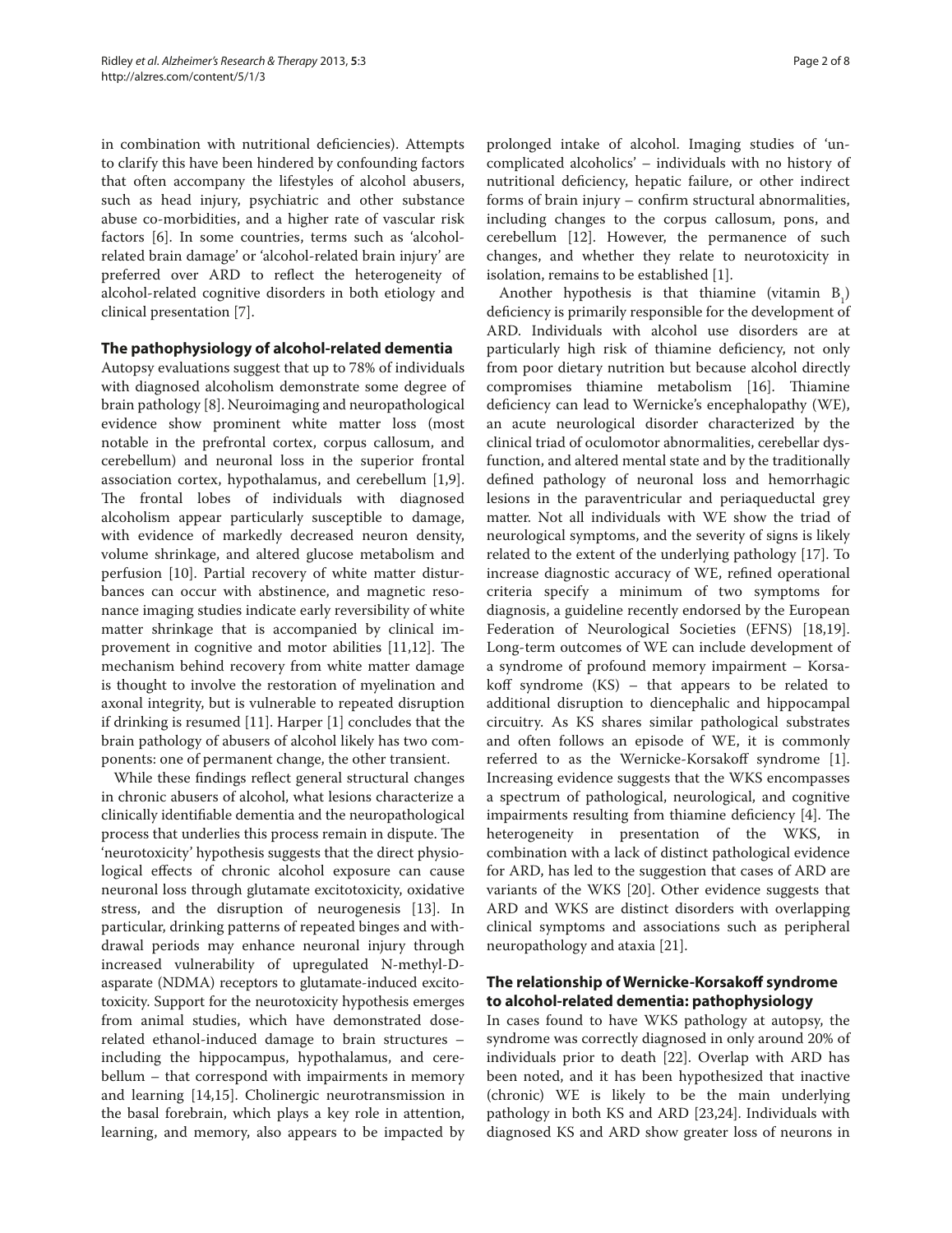the nucleus basalis than individuals with uncomplicated alcoholism, although this needs replication [25,26]. Graded deficits in regional brain volumes, in which 'uncomplicated alcoholics' demonstrate similar but less severe lesions than individuals with WKS (mammillary bodies, thalamus, cerebellar hemispheres, and vermis), also suggest that subclinical bouts of thiamine deficiency contribute to mild structural changes in alcohol-related disorders [17]. In individuals with diagnosed KS, reports of abnormalities in brain regions beyond those associated with thiamine depletion also provide support for a 'spectrum' of impairment in WKS that likely relates to damage from both thiamine and direct neurotoxicity or a compound effect of both [17].

Preliminary reports from animal models suggest that thiamine deficiency and direct alcohol neurotoxicity produce similar brain effects. These include loss of cells in the basal forebrain, hippocampal acetylcholine hypofunction, and shrinkage of frontal grey and white matter, with thiamine deficiency characterized by additional lesions in the diencephalon [27]. Vetreno and colleagues [27] suggested that the interaction between ethanol and thiamine deficiency does not produce more behavioral or neural pathology, with the exception of reduced white matter, than long-term thiamine deficiency alone; however, synergic effects have been noted elsewhere [28]. Notably, pure cases of thiamine deficiency, unaccompanied by chronic and excessive alcohol consumption (such as in cases of malnutrition), show a low rate of progression to KS [29], giving credence to the idea that an interaction of causative factors is responsible for the lasting cognitive deficits seen in alcohol-related disorders.

# **How much is too much?**

The relationship between the amount of alcohol use and cognitive outcomes is complicated by differing definitions of drinking levels in the literature, and this complication relates in part to the varying definitions of a 'standard drink' from country to country. For example, a standard drink in the United Kingdom contains a relatively low 8 grams of alcohol, compared with 10 grams in Australia, 14 grams in the US, and 19.75 grams in Japan [30].

'High' levels of alcohol consumption can range from 10 'standard' drinks a week [31] to more than 9 'standard' drinks a day [32]. Reduced frontal lobe volume has been associated with an amount of 418 grams a week but has not correlated with lower levels of consumption [14]. One review suggested that consumption of five to six drinks per day (which, by US standards, equates to 70 to 84 grams) over extended periods results in 'cognitive inefficiencies', while consumption of 10 or more standard drinks a day manifests as moderate cognitive deficits equivalent to that found in individuals with diagnosed alcoholism [33].

The differing elements of drinking patterns (for example, duration and severity of abuse, binge, and withdrawal periods) as well as difficulties gaining an accurate selfreport of past drinking have further complicated attempts to link drinking levels to later cognitive impairment. Estimates of past drinking habits of individuals diagnosed with ARD have included up to 60 years of drinking (and up to 120 drinks a week at heaviest), although there is significant variability in length and severity of drinking [34]. Oslin and colleagues [35] suggested that a five-year history of consuming 35 standard drinks a week for men and 28 for women constitutes a sufficient level of neurotoxic burden to risk the development of ARD, but this needs verification.

Alcohol has been examined as a risk factor for other dementia syndromes. There are suggestions of a U- or J-shaped relationship between alcohol consumption and dementia, with low-moderate drinking levels reducing the risk of overall dementia but heavy use increasing the risk [14]. Low to moderate alcohol use is thought to reduce the risk of coronary artery disease and ischemic stroke through the inhibitory effect of ethanol on platelet aggregation and reduction of inflammatory markers and by alteration of the serum lipid profile [36]. The antioxidant effect of polyphenols or ethanol itself might also provide neuroprotection [14]. Alternatively, heavier drinking may contribute to adverse cerebrovascular changes (hypertension and raised triglycerides) and increased risk of arterial thrombosis, cardiac disorders, and strokes [6]. A meta-analysis examining the association of ethanol and incident dementia concluded that small amounts of alcohol likely protects against Alzheimer's disease but not against vascular dementia [37]. However, others suggest that the benefit of moderate drinking applies to all forms of dementia [38]. This uncertainty was emphasized in a recent 20-year study ( $n = 1,300$  women at least 65 years old), which reported that moderate alcohol consumption was not protective against dementia. Furthermore, women who increased their alcohol consumption over the course of the study had an increased risk of developing dementia [39]. Interestingly, animal models have shown that low concentrations of alcohol protect cultured cortical and hippocampal neurons against the synapse damage induced by amyloid-β and α**-**synuclein, providing a pathological explanation for reports that alcohol consumption protects against the development of specific dementia syndromes [40].

# **Nosology?**

The current DSM-IV (*Diagnostic and Statistical Manual of Mental Disorders*, 4th edition) criteria for 'alcoholinduced persisting dementia' specify the persistence of cognitive and functional decline following cessation of alcohol consumption, with all other causes of dementia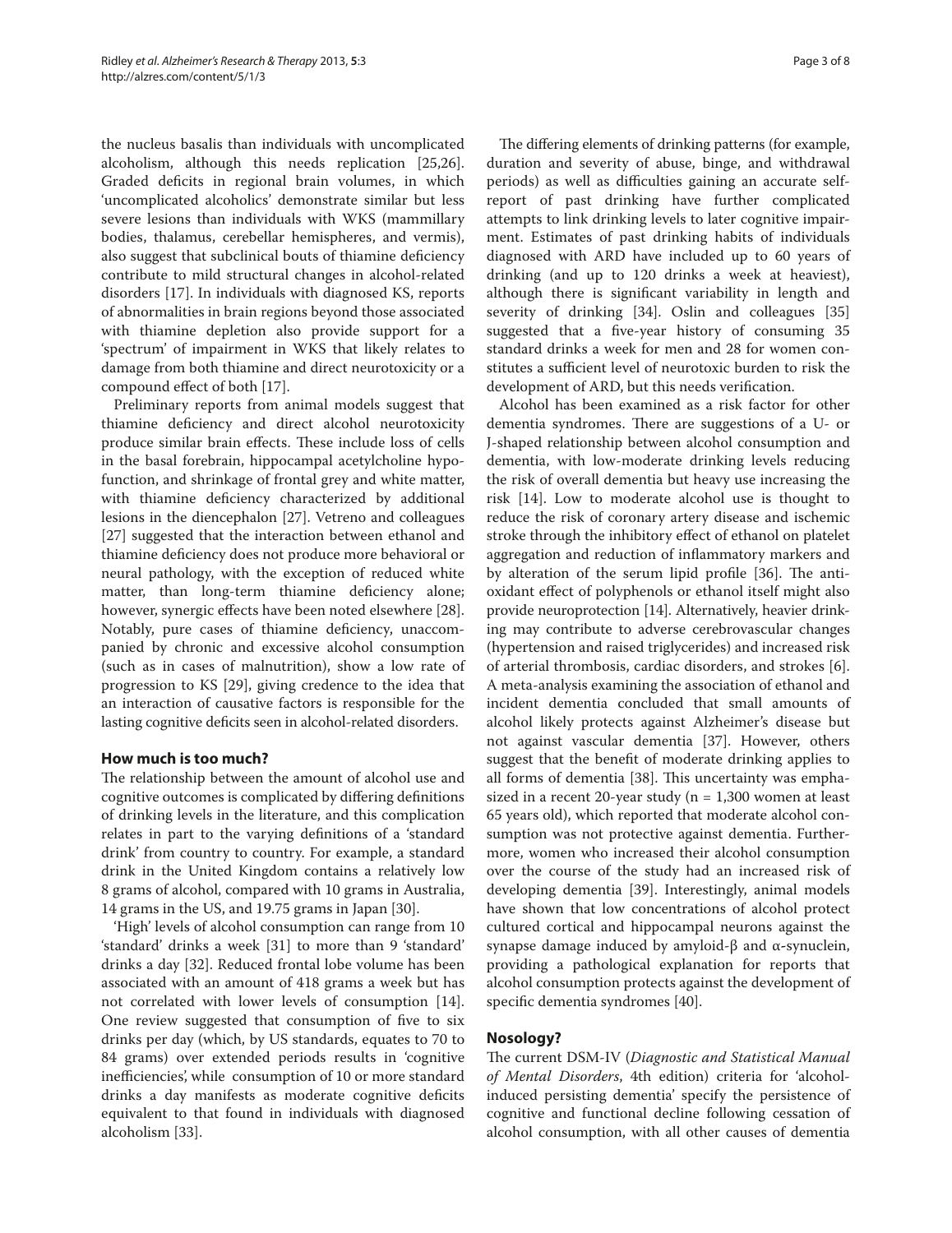excluded [41]. Oslin and colleagues [35] attempted to improve the validity and reliability of ARD diagnosis by standardizing alcohol consumption criteria for a 'probable' diagnosis of ARD (length and severity of alcohol use) and specifying a minimum abstinence time for a dementia diagnosis to be considered. These guidelines were not meant to be definitive and were designed with the intention of stimulating further research. Even so, further use of their criteria has been limited to a handful of studies [42-44] that have inconsistently adopted elements of the criteria (for example, some have excluded participants with previous acute symptomatology of WKS) and differed in participants' ages, education level, and global cognitive function. Thus, current diagnostic criteria for ARD have been inadequately tested.

WKS is classified in the DSM-IV as 'alcohol-induced persisting amnestic disorder', and memory disturbance is the key diagnostic feature [41]. International Statistical Classification of Diseases and Related Health Problems (ICD-10) criteria for 'alcohol-induced amnesic syndrome' [45] are more descriptive and detail impairment of recent memory and disturbance of time sense in the absence of impaired immediate recall or generalized cognitive impairment.

Another term that is becoming widely used is 'alcoholrelated brain damage' (ARBD) (also called alcohol-related brain impairment), which in some countries has superseded the use of DSM-IV nosology [7]. Some authors do not encompass specific neurological disorders that present with a distinct clinical and neuropathological presentation (for example, Marchiafava-Bignami disease) within this terminology [20], whereas others group these under the ARBD banner [7]. For many clinicians, this term is preferential to ARD because it better accounts for the heterogeneity of presentations, avoids the stigma associated with the term dementia, and distinguishes the non-progressive nature of ARD from other degenerative disorders. DSM-5 looks likely to adopt a similar inclusive approach, with plans to have categories of major and minor 'neurocognitive disorder due to substance disorder', which are likely to include an 'amnesticconfabulatory (Korsakoff)' subtype, although this is yet to be finalized [46].

### **Prevalence of alcohol-related cognitive disorders**

Given the lack of operationally defined diagnostic criteria, it is not surprising that incidence and prevalence estimates of ARD vary in the literature. Epidemiological findings generally have been derived from population studies that relate patterns of alcohol consumption and dementia. A review by Ritchie and Villebrun [47] established that studies have indicated a high prevalence of alcohol abuse in patients with dementia (9% to 22%) and high rates of dementia in alcohol abusers (10% to 24%), although most studies did not specify the type of dementia. The range in rates may be explained at least partially by differences in criteria for 'heavy' alcohol use, varying age limits, and differences in sampling. ARD cases generally have a younger age of onset, and consequently studies that exclude those under 60 years of age may miss a significant proportion of cases  $[47]$ . Prevalence studies of dementia subtypes in nursing homes have reported ARD to account for 10% to 24% of all dementias [43,47,48], which is likely higher than in the general population. Rates of ARD in dementia cases identified in neurology and memory clinics tend to be lower (around 3% to 5% [49,50]), which may indicate the lack of referrals of these patients to such clinics. Rates of ARD of around 10% were found in an English epidemiological study of younger-onset dementia in specific London districts (onset of less than  $65$  years) [51]. The effect of age was demonstrated in an Australian analysis of hospital admissions of more than 20,000 dementia patients who were at least 50 years old: ARD was found in 1.4% of all patients with diagnosed dementia but in 22% of dementia patients under 65 [52].

Individuals with ARD are often male, have co-morbid mental and physical conditions (including liver and digestive diseases), and are likely to be identified through hospital admissions [43,52]. Social isolation appears to be a significant factor in the poor identification and treatment of ARD, and a high proportion of patients are unmarried or do not have the support of family or friends [43,53]. These gender and social findings are consistent with reported characteristics of individuals who are heavy users of alcohol [2]. There has been little examination of the prevalence of co-morbid substance abuse, head injuries, or psychological co-morbidities in the ARD population despite evidence that these are linked to the presence and maintenance of substance use disorders in both younger and older adults [13,54].

Most cases of WKS in developed countries relate to the misuse of alcohol, although WKS syndromes following gastrointestinal disorders and systemic diseases can also contribute. While there is no direct correlation between the prevalence of WE and per capita consumption of alcohol, the introduction of thiamine supplementation programs in some countries, as well as general dietary habits, also influences overall rates [16]. Prevalence rates of WKS identified post-mortem are thought to be between 1% and 2% of the general population and around 10% of alcohol misusers in Western countries [16,19]. A study of KS in The Netherlands reported a prevalence of 48 per 100,000 inhabitants [55], and incidence rates of KS in the East End of Glasgow, Scotland, were estimated at around 8 per 100,000 in 1995, a seven-fold increase from 1990 [56]. A study of hospital admissions of patients at least 50 years old identified 126 cases of KS (0.05% of all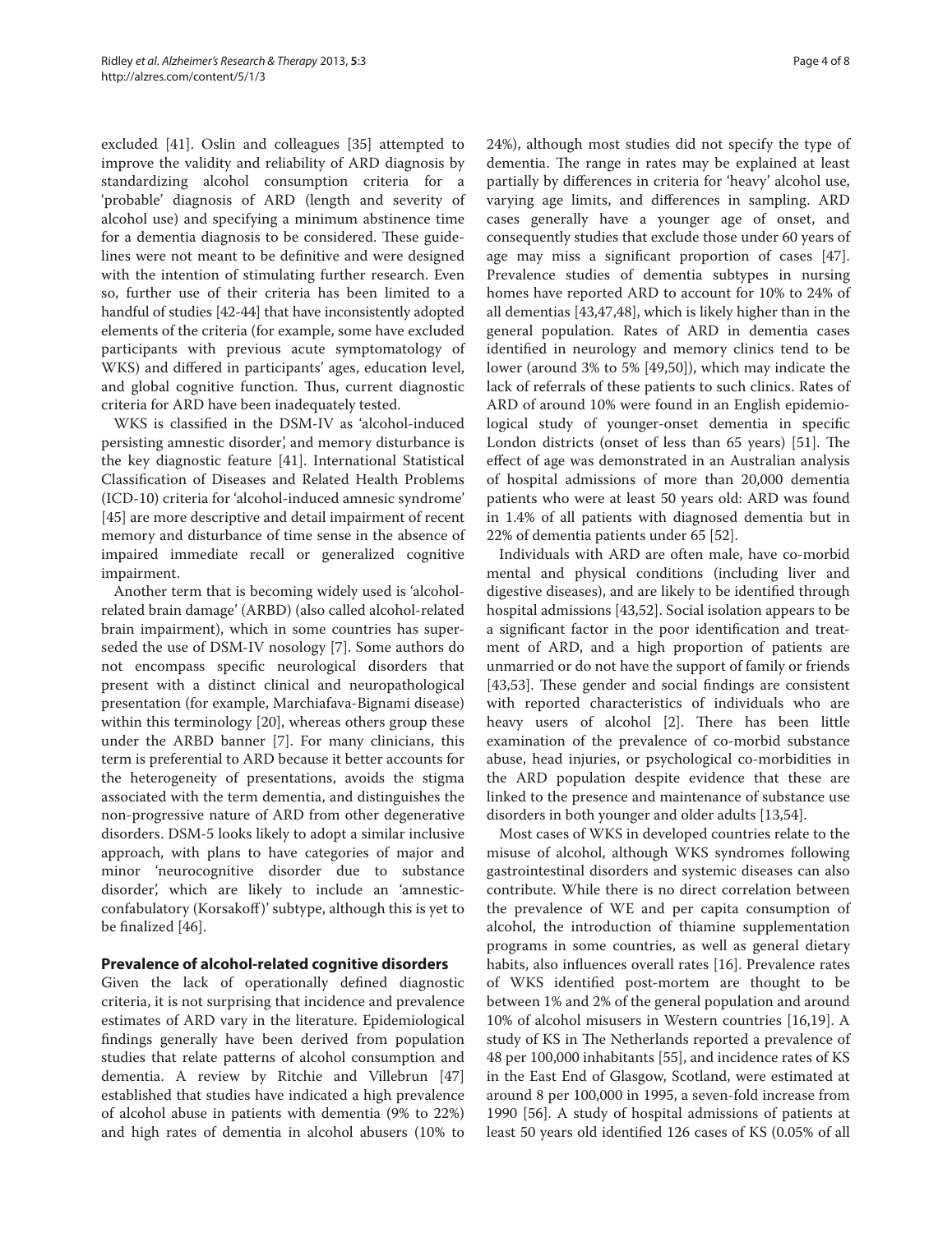admissions) and 77 cases of WE (0.03% of admissions), although there was some overlap in diagnostic groups [52]. There is a need for further epidemiological study of this population by using standardized criteria for diagnosis to increase accuracy in identification of underlying WKS neuropathology and allow overall prevalence rates to be established.

### **Neuropsychological findings**

Alcohol can have acute and chronic effects on cognitive function. Direct intoxication impairs most cognitive skills and in excess may lead to stupor and respiratory depression. Acute withdrawal in long-term alcohol abusers can result in tremor, hallucinations, seizures, agitation, and fluctuating levels of alertness [14].

Cognitive and behavioral changes specific to ARD have received limited investigation. Unlike patients with other dementia syndromes, patients with alcohol-induced dementia are unlikely to demonstrate language impairment, an observation incorporated into the ARD criteria proposed by Oslin and colleagues [21,35]; however, preserved confrontational naming has not been shown in all studies [44]. In comparison with individuals with Alzheimer's disease, ARD groups generally performed better on semantic tasks (confrontational naming, category fluency, and general knowledge) and on verbal memory recognition measures despite generally equivalent verbal learning and overall delayed recall to Alzheimer's disease groups [34,44,57]. However, the ARD groups had poorer performance on visuospatial measures, including clock drawing and copying tasks. Deficits on tasks of working memory [44], motor speed [34], and executive function (verbal abstract reasoning [44] and letter fluency [34]) have also been observed in ARD samples in comparison with healthy controls. While findings are limited by small samples (which in some cases overlapped between studies) as well as differences in group characteristics (that is, global dementia severity), Munro and colleagues [57] proposed that the clinical profile of ARD reflects both cortical and subcortical pathology. This was supported by a recent SPECT (single-photon emission computed tomography) study that reported reduced regional cerebral blood flow in the frontal cortices, basal ganglia, and thalami of patients with ARD [42].

The neuropsychology of WKS has been the subject of more extensive investigation. Patients typically demonstrate profound anterograde amnesia and impaired recall of past events, with a temporally graded deficit in which recall is better for more remote time periods [58]. Implicit memory and procedural memory are comparatively spared. Other cognitive functions apart from memory may be disturbed, and impaired executive functions, visuoperceptual difficulties, and disturbed working memory have been observed [59]. Executive deficits have been identified in 80% of patients with KS [60]. Difficulties are most frequently detected on tasks assessing higher-order organization, planning, and cognitive flexibility (for example, verbal fluency and divided attention)  $[60,61]$ . There is also evidence for variable intellectual function in WKS [62]. In a review of evidence for variability in WKS, Bowden [4] remarks that empirical evidence suggests that the chronic phase of WKS is more accurately described as 'dementia-like deterioration' rather than severe and selective amnesia.

Abstinence for as little as a week typically resolves many of the deficits associated with heavy alcohol consumption, and further recovery of cognitive abilities can continue over several years. The pattern and rate of cognitive recovery are not yet fully understood; however, there is some suggestion that verbal deficits resolve faster than visuospatial difficulties [13]. Executive function, working memory, and perceptual and motor impairments commonly endure following short-term abstinence, which has been proposed to partly reflect compromised frontocortico-cerebellar functional networks [10]. Recovery of cognitive skills appears to be linked to amount of recent alcohol use and duration of abstinence rather than lifetime alcohol consumption. Multiple withdrawals and binge drinking may significantly exacerbate cognitive deficits [32,63]. Older drinkers show greater alcoholrelated cognitive changes and are less likely to recover function once they cease drinking, even after drinking history is controlled for [13]. Other factors such as gender and education also likely contribute to vulnerability to cognitive impairment, and lower levels of education are associated with less recovery over time and females appear to be more vulnerable to cognitive impair ment despite generally lower drinking levels than men [13,63]. It is unclear whether education is a protective factor or whether low pre-morbid intelligence is a risk for both cognitive impairment and poor educational attainment [13]. It has also been suggested that genetic influences – such as a family history of alcoholism – may be a risk factor for development of alcohol use cognitive disorders, with cognitive dysfunction potentially predating alcohol misuse [13].

Another feature common to ARD and WKS is stability, and even improvement, in cognitive functioning over time provided that abstinence is maintained. A two-year follow-up of nursing home residents with dementia reported that patients with ARD demonstrated a stabilization of cognitive and functional status, as opposed to individuals with Alzheimer's disease or vascular dementia who experienced a general decline [43]. This is consistent with reports from a Scottish study [64] of stability and even improvement in some cognitive domains for an ARD group over a one-year follow-up. Similarly,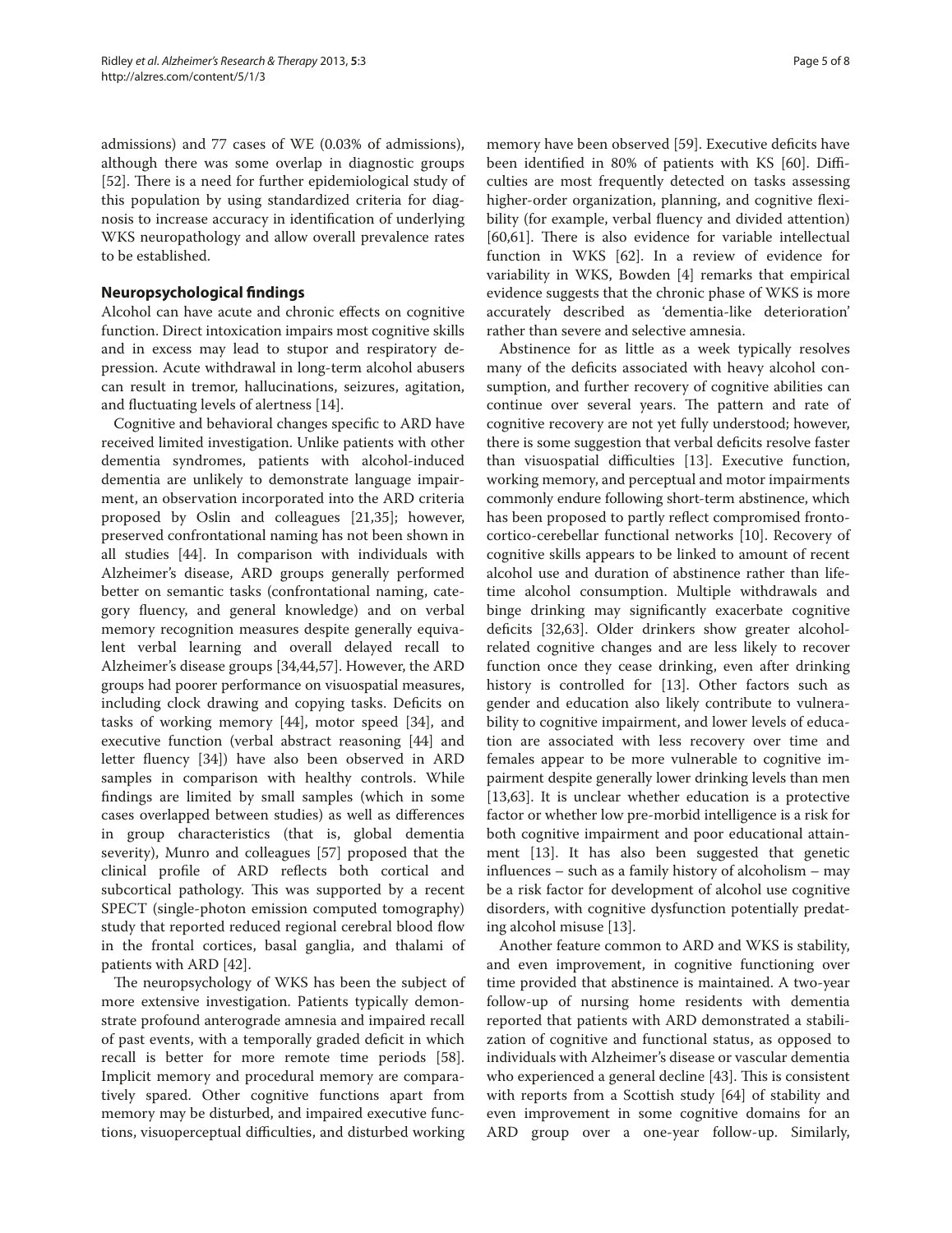individuals with WKS also have potential for recovery, although this is not commonly recognized [4]. Improvements in general knowledge, visual long-term memory, and verbal fluency have been found in abstinent individuals with KS over two years, and cognitive improvement is associated with higher pre-morbid education and fewer detoxifications in the past [65]. Early observations by Victor and colleagues [66] also suggest that a large proportion (21%) of individuals with KS can make a full recovery. These clinical findings are consistent with current neuroimaging evidence that suggests the possibility of at least partial structural and functional recovery from alcohol-related brain damage if abstinence is maintained. A recent animal study reported that while the effects of chronic ethanol exposure (including working memory and episodic memory impairment) can recover with prolonged abstinence, the deficits of thiamine deficiency (spatial memory impairment and increased perseverative behavior) are more persistent [28].

### **Clinical considerations**

The assessment and management of individuals with ARD and WKS entail a number of clinical issues. Firstly, a thorough nutritional and drinking history should be taken, with confirmation from an informant if possible. Secondly, all individuals with any evidence of chronic alcohol misuse and suspected of having WE should be treated immediately with parenteral thiamine [16]. Treatment with oral thiamine is ineffective because it does not achieve an adequate plasma concentration [67]. Furthermore, alcohol directly interferes with thiamine uptake [67]. While there is no consensus as to the optimum dose, frequency, route, and duration of thiamine treatment, the EFNS recommends that in cases of suspected WE, thiamine be given in doses of 200 mg three times daily, preferably intravenously. This treatment should be continued until no further improvement in signs and symptoms is evident [19]. Thirdly, assessment of cognitive status should be conducted on an ongoing basis as this will allow any improvement, stabilization, or deterioration to be detected. Acute intoxication and withdrawal may exacerbate cognitive deficits, so assessment following this period (which usually lasts no longer than 2 weeks) may allow a more accurate baseline to be established. Fourthly, key characteristics associated with alcohol-related cognitive disorders may assist with differentiation from neurodegenerative conditions. These typically involve stabilization or improvement in cognition with abstinence; a cognitive profile involving executive, visuo spatial, and memory difficulties with spared language function; and neurological symptoms such as ataxia. Neuroimaging may suggest atrophy in the mammillary bodies, thalamus and cerebellum, and ventricular enlargement, although this may vary from case to case.

Patients with ARD and WKS have shown cognitive improvement following treatment with memantine, although these findings require replication  $[68,69]$ . Finally, these socially isolated patients are often hospitalized for another health condition and this presents an ideal opportunity for screening, identification, and intervention.

# **Conclusions**

The evidence reflects significant commonality between ARD and WKS. Neuropsychological studies have largely attempted to differentiate these syndromes by limiting individuals with more global cognitive impairment from WKS investigations and by excluding individuals with past symptoms of WKS from ARD studies. However, the validity of this distinction is now being brought into question. While attention has been given to the notion that ARD is likely related to underlying WKS pathology, it appears strange that more credence has not been given to whether WKS may clinically be a form of dementia, given that it typically entails multiple domains of cognitive impairment alongside functional deficits. While 'dementia' in current neurological settings is typically used to describe a progressive disease of the brain, it perhaps more accurately encompasses a deterioration of intellectual or cognitive function that may or may not be progressive in nature [70]. Debate over the utility of the term ARD in the clinical setting ensues [4]. It remains to be seen whether the term 'neurocognitive disorder' will satisfactorily resolve these nosological issues, dispel some of the stigma associated with this illness, and bring a better understanding of alcohol-related cognitive disorders.

#### **Abbreviations**

ARBD, alcohol-related brain damage; ARD, alcohol-related dementia; DSM-IV, Diagnostic and Statistical Manual of Mental Disorders, 4th edition; EFNS, European Federation of Neurological Societies; KS, Korsakoff syndrome; WE, Wernicke's encephalopathy; WKS, Wernicke-Korsakoff syndrome.

#### **Competing interests**

The authors declare that they have no competing interests.

#### **Author details**

1 Dementia Collaborative Research Centre, School of Psychiatry, University of New South Wales, Anzac Parade, Kensington, NSW, 2052, Australia. 2 Department of Psychology, Macquarie University, Balaclava Road, North Ryde, NSW, 2109, Australia. 3 Academic Department for Old Age Psychiatry, Prince of Wales Hospital, Barker Street, Randwick, NSW, 2031, Australia. 4 School of Public Health and Community Medicine, University of New South Wales, Anzac Parade, Kensington, NSW, 2052, Australia.

#### Published: 25 January 2013

#### **References**

- 1. Harper C: The neuropathology of alcohol-related brain damage. Alcohol Alcohol 2009, 44:136-140.
- 2. Blazer DG: The epidemiology of alcohol use disorders and subthreshold dependence in a middle-aged and elderly community sample. Am J Geriatr Psychiatry 2011, 19:685-694.
- 3. Plant M, Haw S: Women and Alcohol: Report of an Expert Seminar. Edinburgh: Health Education Board for Scotland and Health Research Centre; 2000.
- 4. Bowden SC: Alcohol-related dementia and Wernicke-Korsakoff syndrome.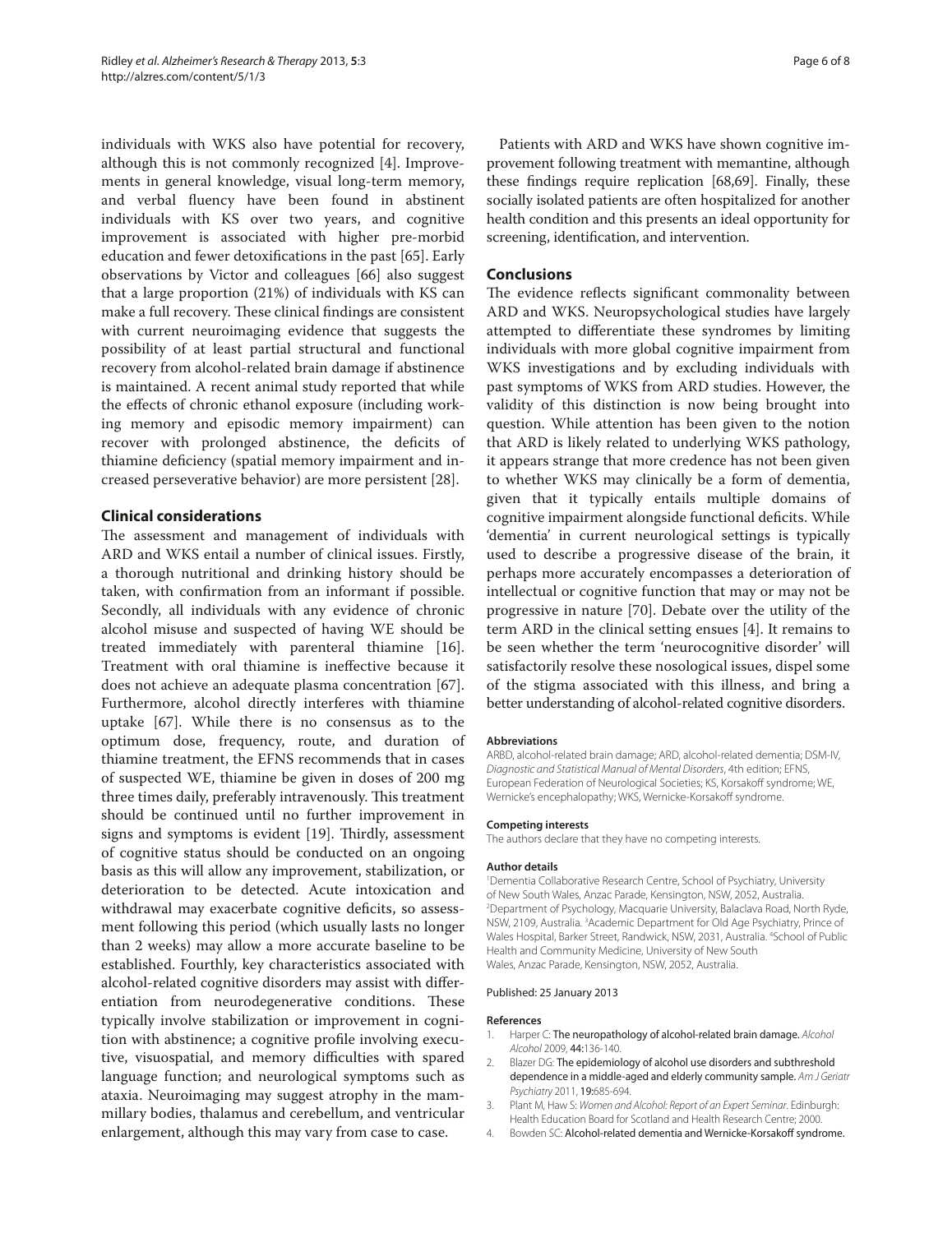In Dementia. 4th edition. Edited by Ames D, Burns A, O'Brien J. London: Edward Arnold; 2010:730-737.

- 5. Moriyama Y, Mimura M, Kato M, Kashima H: Primary alcoholic dementia and alcohol-related dementia. Psychogeriatrics 2006, 6:114-118.
- 6. Gupta S, Warner J: Alcohol-related dementia: a 21st-century silent epidemic? Br J Psychiatry 2008, 193:351-353.
- 7. Jauhar S, Smith ID: Alcohol-related brain damage: not a silent epidemic. BrJ Psychiatry 2009, 194:287-288.
- 8. Goldstein G, Shelly C: Neuropsychological investigation of brain lesion localization in alcoholism. Adv Exp Med Biol 1980, 126:731-743.
- 9. Harper CM, Matsumoto I: Ethanol and brain damage. Curr Opin Pharmacol 2005, 5:73-78.
- 10. Sullivan EV, Harding, AJ, Pentney R, Dlugos C, Martin PR, Parks MH, Desmond JE, Chen SHA, Pryor MR, De Rosa E, Pfefferbaum A: Disruption of frontocerebellar circuitry and function in alcoholism. Alcohol Clin Exp Res 2003, 27:301-309.
- 11. Bartsch AJ, Homola G, Biller A, Smith SM, Weijers HG, Wiesbeck GA, Jenkinson M, De Stefano N, Solymosi L, Bendszus M: Manifestations of early brain recovery associated with abstinence from alcoholism. Brain 2007, 130:36-47.
- 12. Sullivan EV, Pfefferbaum A: Neurocircuitry in alcoholism: a substrate of disruption and repair. Psychopharmacology 2005, 180:583-594.
- 13. Bates ME, Barry D, Bowden SC: Neurocognitive impairment associated with alcohol use disorders: implications for treatment. Exp Clin Psychopharmacol 2002, 10:193-212.
- 14. Brust JC: Ethanol and cognition: indirect effects, neurotoxicity, and neuroprotection: a review. Int J Environ Res Public Health 2010, 7:1540-1557.
- 15. Crews FT, Collins MA, Dlugos C, Littleton J, Wilksons L, Neafsey EJ, Pentney R, Snell LD, Tabakoff B, Zou J, Noronha A: Alcohol-induced neurodegeneration: when, where and why? Alcohol Clin Exp Res 2004, 28:350-364.
- 16. Sechi GP, Serra A: Wernicke's encephalopathy: new clinical settings and recent advances in diagnosis and management. Lancet Neurol 2007, 6:442-455.
- 17. Sullivan EV, Pfefferbaum A: Neuroimaging of the Wernicke-Korsakoff Syndrome. Alcohol Alcohol 2009, 44:155-165.
- 18. Caine D, Halliday GM, Kril JJ, Harper CG: Operational criteria for the classification of chronic alcoholics: identification of Wernicke's encephalopathy. J Neurol Neurosurg Psychiatry 1997, 62:51-60.
- 19. Galvin R, Brathen G, Ivashynka A, Hillbom M, Tanasescu R, Leone MA: EFNS guidelines for diagnosis, therapy and prevention of Wernicke encephalopathy. Eur J Neuro 2010, 17:1408-1418.
- 20. Zahr NM, Kaufman KL, Harper CG: Clinical and pathological features of alcohol-related brain damage. Nat Rev Neurol 2011, 7:284-294.
- 21. Smith DM, Atkinson RM: Alcoholism and dementia. Int J Addict 1995, 30:1843-1869.
- 22. Harper C: The incidence of Wernicke's encephalopathy in Australia a neuropathological study of 131 cases. J Neurol Neurosurg Psychiatry 1983, 46:593-598.
- 23. Torvik A, Lindboe CF, Rodge S: Brain lesions in alcoholics. J Neurol Sciences 1982, 56:233-248.
- 24. Lishman WA: Alcoholic dementia: a hypothesis. Lancet 1986, 327:1184-1186.
- 25. Akai J, Akai K: Neuropathological study of the nucleus basalis of meynert in alcoholic dementia. Arukoru Kenkyuto Yakubutsu Ison 1989, 24:80-88.
- 26. Cullen K, Halliday G, Caine D, Kril J: The nucleus basalis (Ch4) in the alcoholic Wernicke-Korsakoff syndrome: reduced cell number in both amnesic and non-amnesic patients. J Neurol Neurosurg Psychiatry 1997, 63:315-320.
- 27. Vetreno RP, Hall JM, Savage LM: Alcohol-related amnesia and dementia: Animal models have revealed the contributions of different etiological factors on neuropathology, neurochemical dysfunction and cognitive impairment. Neurobiol Learn Mem 2011, 96:596-608.
- 28. Riberio AM, Pereira SR: Animal models of alcohol-induced dementia. In Neuromethods. Volume 48. Edited by De Deyn PP, Van Dam D. Springer; 2011:665-683. doi:10.1007/978-1-60761-898-0\_33, © Springer Science+Business Media, LLC 2011.
- 29. Homewood J, Bond NW: Thiamin deficiency and Korsakoff's syndrome: failure to find memory impairments following nonalcoholic Wernicke's encephalopathy. Alcohol 1999, 19:75-84.
- 30. Turner C: How much alcohol is in a 'standard drink'? An analysis of 125studies. Br J Addict 1990, 85:1171-1175.
- 31. Oslin DW, Streim JE, Parmelee P, Boyce AA, Katz IR: Alcohol abuse: a source of functional disability among residents of a VA nursing home. Int J Geriatr

Psychiatry 1997, 12:825-832.

- 32. Horner MD, Waid LR, Johnson DE, Latham PK: The relationship of cognitive functioning to amount of recent and lifetime alcohol consumption in outpatient alcoholics. Addict Behav 1999, 24:449-453.
- 33. Parsons OA, Nixon SJ: Cognitive functioning in sober social drinkers: a review of the research since 1986. J Stud Alcohol Drugs 1998, 59:180-190.
- 34. Saxton J, Munro CA, Butters MA, Schramke C, McNeil MA: Alcohol, dementia, and Alzheimer's disease: comparison of neuropsychological profiles. J Geriatr Psychiatry Neurol 2000, 13:141-149.
- 35. Oslin D, Atkinson RM, Smith DM, Hendrie H: Alcohol related dementia: proposed clinical criteria. Int J Geriatr Psychiatry 1998, 13:203-212.
- Hulse GK, Lautenschlager NT, Tait RJ, Almeida OP: Dementia associated with alcohol and other drug use. Int Psychogeriatr 2005, 17 (Suppl):109-127.
- 37. Peters R, Peters J, Warner J, Beckett N, Bulpitt C: Alcohol, dementia and cognitive decline in the elderly: a systematic review. Age Aging 2008, 37:505-512.
- 38. Neafsey EJ, Collins MA: Moderate alcohol consumption and cognitive risk. Neuropsychiatric Disease Treatment 2011, 7:465-484.
- 39. Hoang T, Barnes D, Byers D, Byers A, Yaffe K: 20-year alcohol consumption patterns and cognitive impairment in older women. Alzheimer's Dementia 2012, 4 (Suppl):630.
- 40. Bate C, Williams A: Ethanol protects cultured neurons amyloid-β and α-synuclein-induced synapse damage. Neuropharmacology 2011, 61:1406-1412.
- 41. American Psychiatric Association: Diagnostic and Statistical Manual of Mental Disorders. 4th edition. Washington, DC: American Psychiatric Association; 1994.
- 42. Chung YA, Choi SW, Joe KH: Regional cerebral blood flow in patients with alcohol-related dementia: a SPECT study. Int J Neurosci 2009, 119:2100-2111.
- 43. Oslin DW, Cary MS: Alcohol-related dementia: validation of diagnostic criteria. Am J Geriatr Psychiatry 2003, 11:441-447.
- Schmidt KS, Gallo JL, Ferri C, Giovannetti T, Sestito N, Libon DJ, Schmidt PS: The neuropsychological profile of alcohol-related dementia suggests cortical and subcortical pathology. Dement Geriatr Cogn Disord 2005, 20:286-291.
- 45. World Health Organisation: ICD-10 Classifications of Mental and Behavioural Disorder: Clinical Descriptions and Diagnostic Guidelines. Geneva: World Health Organisation; 1992.
- 46. American Psychiatric Association: DSM-5 development: proposed revisions [www.dsm5.org/proposedrevision].
- 47. Ritchie K, Villebrun D: Epidemiology of alcohol-related dementia. Hand Clin Neurol 2008, 89:845-850.
- 48. Carlen PL, McAndrews MP, Weiss RT, Dongier M, Hill JM, Menzano E, Farcnik K, Abarbanel J, Eastwood MR: Alcohol-related dementia in the institutionalized elderly. Alcohol Clin Exp Res 1994, 18:1330-1334.
- 49. Bello VM, Schultz RR: Prevalence of treatable and reversible dementias: a study in a dementia outpatient. Dement Neuropsychol 2011, 5:44-47.
- 50. McMurtray A, Clark DG, Christine D, Mendez MF: Early-onset dementia: frequency and causes compared to late-onset dementia. Dement Geriatr Cogn Disord 2006, 21:59-64.
- 51. Harvey RJ, Skelton-Robinson M, Rossor MN: The prevalence and causes of dementia in people under the age of 65 years. J Neurol Neurosurg Psychiatry 2003, 74:1206-1209.
- 52. Draper B, Karmel R, Gibson D, Peut A, Anderson P: Alcohol-related cognitive impairment in New South Wales hospital patients aged 50 years and over. Aust N Z J Psychiatry 2011, 45:985-992.
- 53. Lennane KJ: Patients with alcohol-related brain damage: therapy and outcome. Aust Drug Alcohol Rev 1988, 7:89-92.
- Boden JM, Fergusson DM: Alcohol and depression. Addiction 2011, 106:906-914.
- 55. Blansjaar BA, Horjus MC, Nijhuis HGJ: Prevalence of the Korsakoff syndrome in The Hague, The Netherlands. Acta Psychiatr Scand 1987, 75:604-607.
- 56. Ramayya A, Jauhar P: Increasing incidence of Korsakoff 's psychosis in the east end of Glasgow. Alcohol Alcohol 1997, 32:281-285.
- 57. Munro CA, Saxton J, Butters MA: Alcohol dementia: 'cortical' or 'subcortical' dementia. Arch Clin Neuropsychol 2001, 16:523-533.
- 58. Fama R, Marsh L, Sullivan EV: Dissociation of remote and anterograde memory impairment and neural correlates in alcoholic Korsakoff syndrome. J Int Neuropsychol Soc 2004, 10:427-441.
- 59. Kopelman MD, Thomson AD, Guerrini I, Marshall EJ: The Korsakoff syndrome: